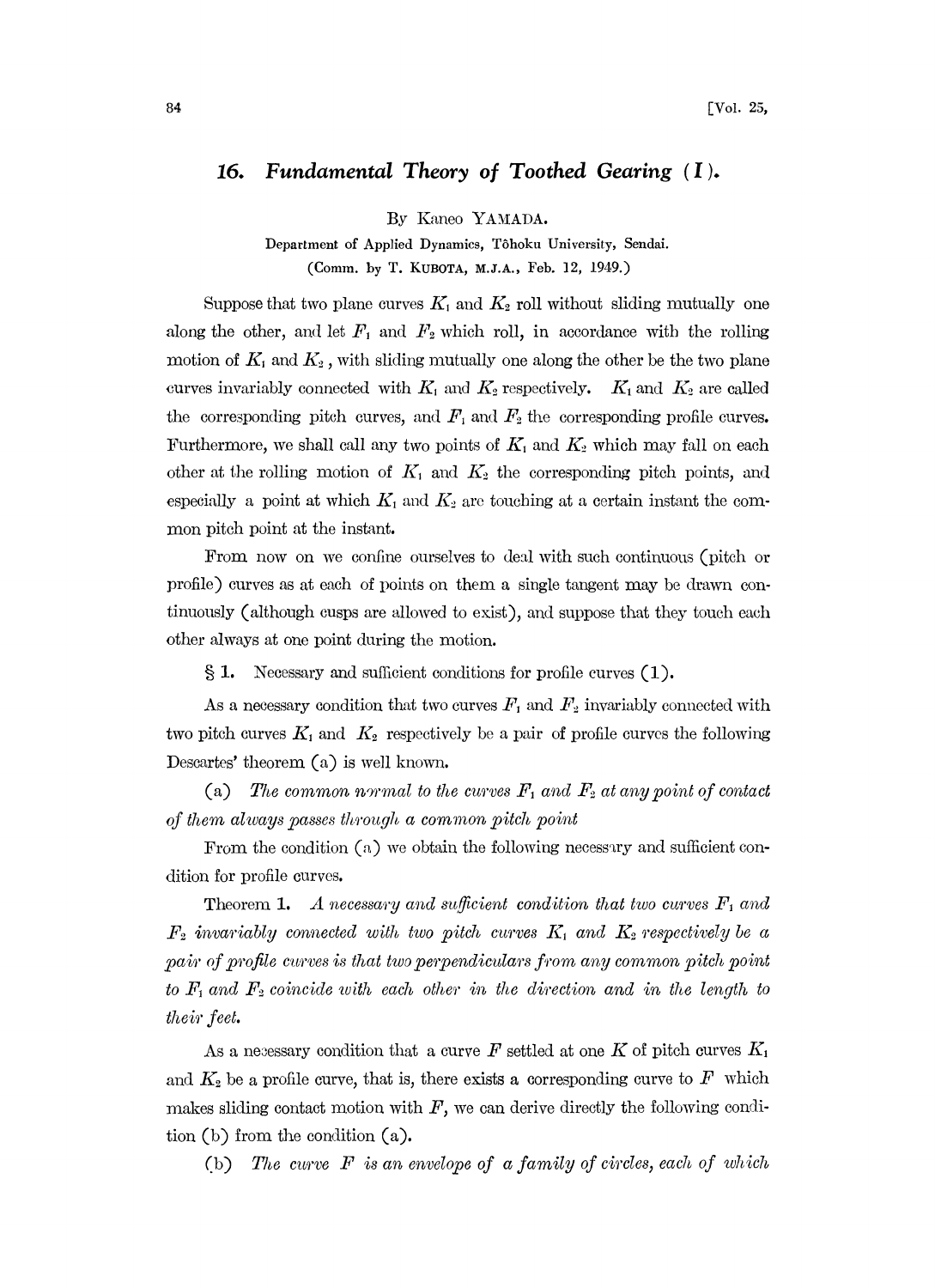has its center on the curve  $K$  and touch  $F$  at one point.

We can not assure that  $F$  has, in this case, no common point other than the point of contact with any circle of the family. Further it should be remarked that there appear two envelopes of a family of circles with centers on a curve  $K$ , if they exist, and that two feet of perpendiculars drawn from an arbitrary point  $P$ on  $K$  to these two envelopes take symmetric positions as regards the tangent to  $K$  at  $P$ .

Now we shall say two families of circles are developable from one upon another, if they consist of circles having centers at corresponding pitch points on  $K_1$ and  $K_2$  and equal radii.

From the condition (b) we have the following necessary and sufficient condition:

Theorem 2. A necessary and sufficient condition that two curves  $F_1$  and  $F_2$  invariably connected with two pitch curves  $K_1$  and  $K_2$  respectively be a pair of profile curves is that they be a pair of suitably chosen envelopes of two families of circles being developable upon each other having centers on the curves  $K_1$  and  $K_2$ .

**Proof of sufficiency.** From the envelopes settled at  $K_1$  and  $K_2$  we shall choose and assort such two those as two feet of perpendicular drawn from each of common pitch points  $P$  to the envelopes exist on the same side of the common tangent of  $K_1$  and  $K_2$  at the point P, and denote them by  $F_1$  and  $F_2$ . It is evident that the perpendiculars from the point P to such curves  $F_1$  and  $F_2$  have equal lengths. Further their directions coincide likewise as we shall verify in the following report  $(II), § 1$ .

From Theorem 2 we can easily derive the following theorem concerning the interchangeability of profile curves.

Given three curves  $K_r$ ,  $K_1$  and  $K_2$  which are all touching at the same one point and starting from this position may roll without sliding along one another. Let  $F_r$  and  $F_1$  be a pair of profile curves invariably connected with the pitch curves  $K_r$  and  $K_1$ , and similarly  $F_r$  and  $F_2$  with  $K_r$  and  $K_2$ . Then  $F_1$  and  $F_2$  are a pair of profile curves having  $K_1$  and  $K_2$  as a pair of pitch curves.

As a special case of this theorem we obtain the the following Camus', when the curve  $F_r$ , is reduced to a point C.

Given three curves  $K_r$ ,  $K_1$  and  $K_2$  which are all touching at the same one point and starting from this position may roll without sliding along one an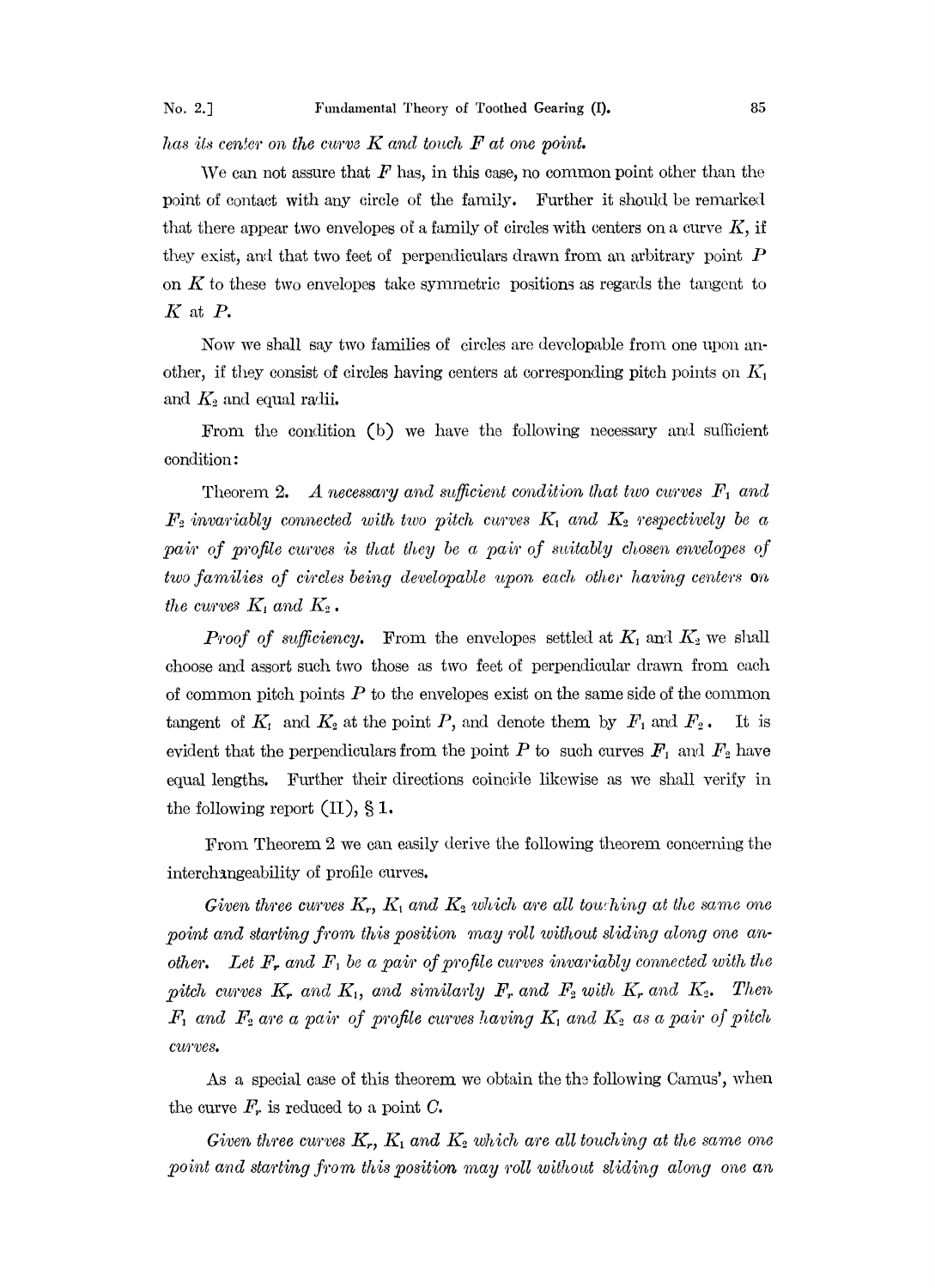other. Let  $F_1$  and  $F_2$  be the roulettes drawn by the same one point C invariably connected with the curve  $K_r$  when  $K_r$  makes rolling contact motion along  $K_1$  and  $K_2$  respectively. Then the curves  $F_1$  and  $F_2$  are a pair of profile curves having  $K_1$  and  $K_2$  as a pair of pitch curves.

In addition, in this case, assume in particular  $K_1$  be a circle and  $K_r$  be a circle with a radius half of  $K_i$ 's, and choose the drawing point C on the perimeter of  $K_r$ , then the roulette  $F_1$  becomes a diameter of  $K_1$ . Accordingly we have the ollowing Chasles' theorem:

The curve generated by a diameter of a circle  $K_1$  during rolling contact motion of  $K_1$  along any curve  $K_2$  coincides with the roulette drawn by a fixed point on a circle  $K_r$  with a radius half of  $K_i$ 's when  $K_r$  makes rolling contact motion along  $K<sub>2</sub>$ .

Now we may consider the condition (b) as a mere condition for a curve  $F$ settled at a pitch curve  $K$ . From the condition (b) we can derive the following condition:

(c) Two normals of the curve  $F$  at any two points on  $F$  do not pass through the same pitch point.

Accordingly, to any respective point on  $F$  there corresponds one pitch point on  $K$ .

The condition  $(c)$  is obviously equivalent to the following condition:

(d) When a point runs on the curve F to a certain direction the pitch point corresponding to it runs on the curve K also to a definite direction.

At this time there may take place one of the following three cases, namely, the case when the normals drawn at any two points of  $F$  intersect by no means before they arrive at the pitch points corresponding to those, or the case when they always intersect, or the case different from the former two. We shall say that the curve  $\vec{F}$  is of positive type in the first case, negative type in the second case, and monotype in general term for these two types. In the last case we may consider the curve  $F$  consisting of several monotypical curves and we shall say that  $F$  is of mixed type.

Now suppose that the curves  $K$  and  $F$  satisfying the relation of the condition (d) are given. Take the points C, C', C'',......,  $C^{(n)}$ ,  $C^{(n+1)}$ ,...... starting from an arbitrary point  $C$  on the curve  $F$  to a definite direction one after another, then the points  $P, P', P'', \ldots, P^{(n)}, P^{(n+1)}, \ldots \ldots$  the curve K which run also to a definite direction are defined in correspondence to those. Next, we shall rotate the given figure at any point  $P^{(n)}$  as a center until the straight line  $P^{(n)}$   $C^{(n+1)}$  is reached to the original position of the straight line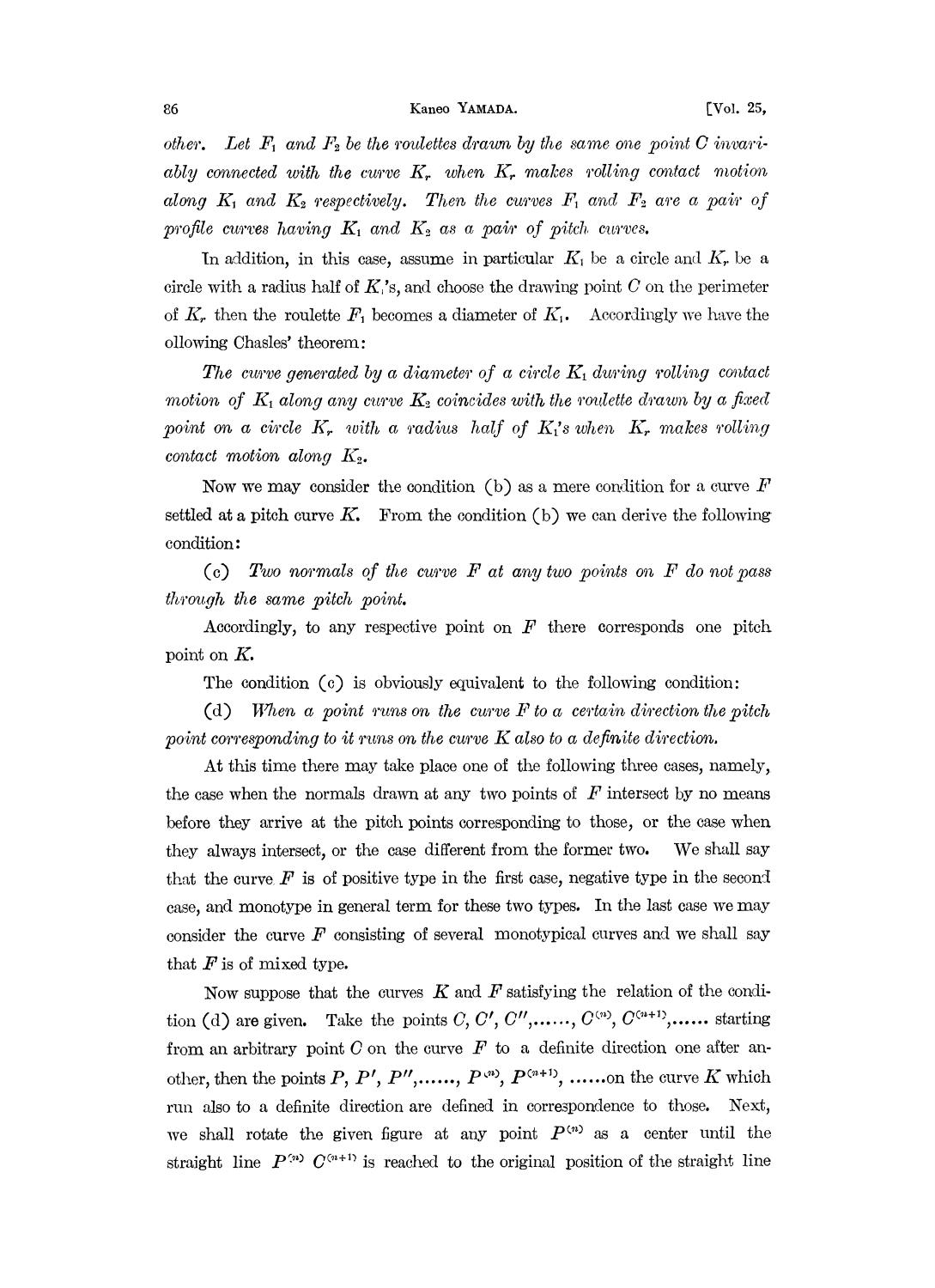$P^{(n)}$  C<sup>(n)</sup>, and denote by  $Q^{(n+1)}$  the position taken by the point  $P^{(n+1)}$ . By means of this operation there correspond the points  $Q', Q'', Q''',$ ......to the points  $P'$ ,  $P''$ ,  $P'''$ , ...... respectively. After returning the figure to the original position we shall rotate it again at the point  $P$  as a center and put the point  $P'$ upon the point  $Q'$  denoting it newly by  $R'$ , and denote by  $R''$  the position taken at this time by the point  $Q''$ . And next, starting from this state we rotate the figure at the point  $R'$  as a center until the point  $P''$  is put upon the point  $R''$ and denote by  $R'''$  the position taken at this time by the point  $Q'''$ . Repeating this operation succesively we get a polygonal line  $P R' R'' \dots$  starting from the point  $P$ . The circumstance is the same when we set the dividing points of  $F$  in the opposite direction starting from C. When we increase indefinitely the number of the dividing points of  $F$  and let the distance of any two adjacent points tend to zero, we may have a limiting curve  $K_r$  touching the curve K at the point P. The curve  $F$  is given as a roulette drawn by the point C when the curve  $K_r$  rolls along the curve K without sliding. Thus we find the following property (e) of the curve satisfying the condition (d).

(e) The curve  $F$  is a roulette drawn by a rolling curve and a drawing point suitably taken using the curve  $K$  as a base curve.

It should not be difficult to understand that from the condition  $(e)$  for the curve F follows the condition (b), consequently the four conditions (b), (c), (d) and (e) are all equivalent to one another. Moreover, when we roll the curve  $K_r$  defined by the condition (e) along the mate of the pitch curve K without sliding we get one more roulette drawn by the same drawing point  $C$ . This roulette and the curve  $F$  are a pair of profile curves by the Camus' theorem Hence the condition (e) is a necessary and sufficient condition that the curve  $\vec{F}$ is a profile curve and consequently each of the conditions (b), (c) and (d) equivalent to  $(e)$  is so. Thus we have

Theorem 3. A necessary and sufficient condition that a curve  $F$  invariably connected with one K of pitch curves  $K_1$  and  $K_2$  be a profile curve is (b): the curve  $F$  is an envelope of a family of circles, each of which has its center on the curve  $K$  and touch  $F$  at one point, or (c): two normals of the curve  $F$ at any two points on it do not pass through the same pitch point, or  $(d)$ : when a point runs on the curve  $F$  to a certain direction, the pitch point corresponding to it runs on the curve K also to a definite direction, or (e): the curve F is  $a$  roulette drawn by a rolling curve and a drawing point suitably defined using  $K$  as a base curve.

It is not necessary to give the notice that each of the given profile curves  $F_1$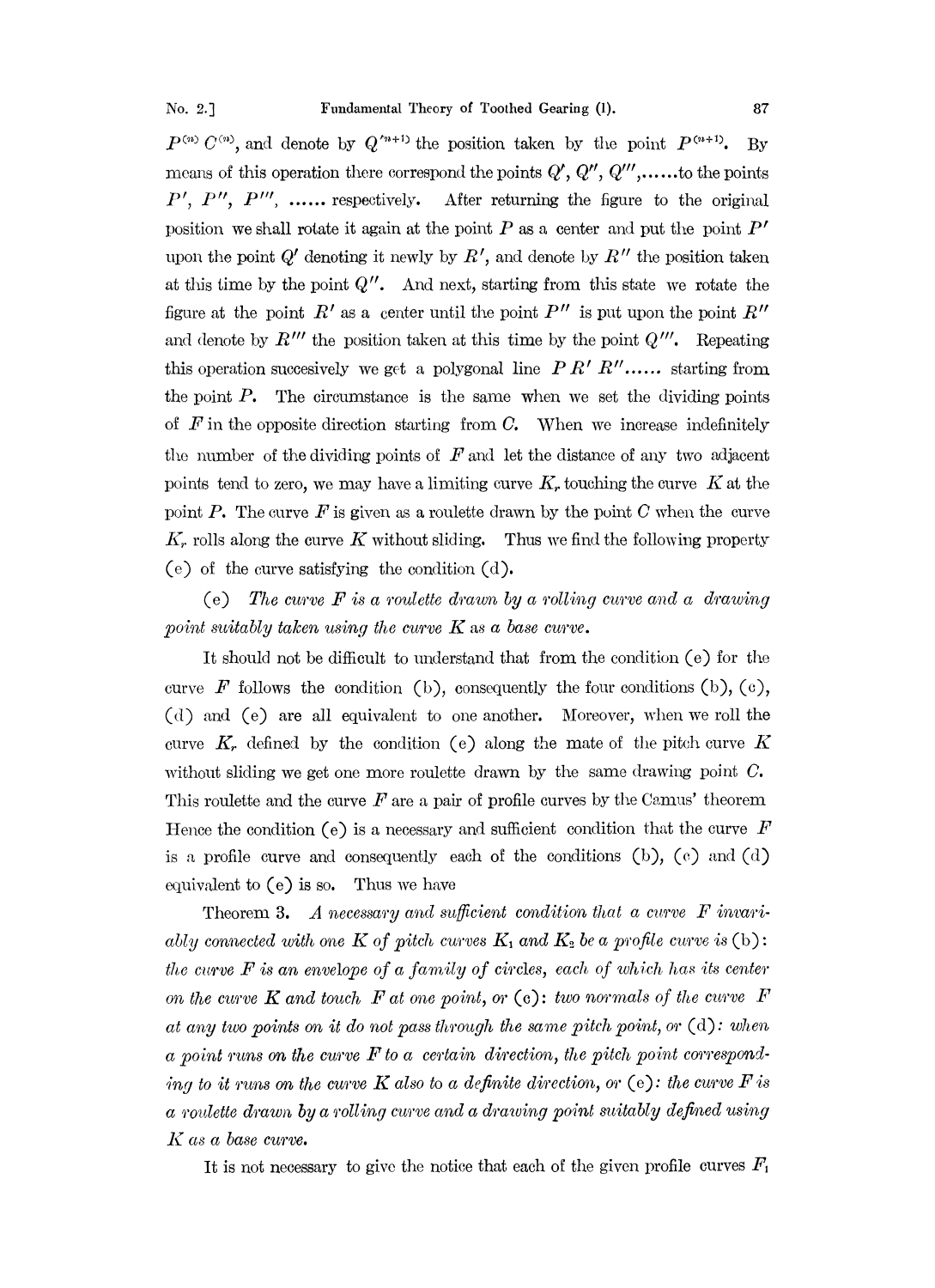and  $F_2$  composing of a pair is a roulette drawn by the same rolling curve and drawing point with the pitch curves  $K_1$  and  $K_2$  as the base curves respectively.

In conclusion we shall consider a parallel curve  $F^*$  of a given profile curve F. For example, the condition (d) is evidently satisfied for the curve  $F^*$  as for the original curve  $F$ , and so by Theorem 3 we get the following theorem:

Any parallel curve of a given profile curve is also a profile curve for the original pitch curve.

2. Necessary and sufficient condition for profile curves (2).

In the case that the curve  $\hat{F}$  is particularly of monotype we can derive the following sharper property  $(b)^*$  of F than  $(b)$ .

(b)<sup>\*</sup> The curve  $F$  is such an envelope of a family of circles with centers on the curve  $K$  as each of the circles touch  $F$  at one point and has no common point with  $F$  except the point of contact.

**Proof.** Let S be a circle of the given family, P be the center of S, and C be the point of contact of S and F. Now suppose that F and S have common points other than C, and denote the nearest point of them to C on the curve  $F$  by D. As the curve  $F$  is of monotype, there exists no cusp between the points  $C$ and  $D$ . And then there appears one of the three cases that  $D$  is not an end point of  $F$  but  $F$  and  $S$  touch at  $D$ , or  $F$  and  $S$  intersect at  $D$ , or  $D$  is an end point of F and falls just on S. In the first case the normal of F at this point D passes<br>through the pitch point P on the contrary of the property  $\left(\alpha\right)$  of  $F$  . In the through the pitch point  $P$  on the contrary of the property (c) of  $F$ . In the second case we denote the points of intersection of a half-straight line starting from  $P$  and the curves  $F$  and  $S$  by  $X$  and  $Y$  respectively, and the angle between the tangents to F and S at these points respectively by  $\tau$ . The value of  $\tau$  varies<br>continuously  $A^*$  the point  $C = \tau Q$  and in the pointly due the  $D$ continuously. At the point  $C \tau = 0$  and in the neighbourhood on the D point side of the point  $C$   $\tau > 0$  or  $\tau < 0$  and at  $D$   $\tau < 0$  or  $\tau > 0$  correspondingly.<br>Therefore we have at least one point X between C and D on F at which point Therefore we have at least one point X between C and D on F at which point  $\tau=0$ . At such point X the normal to F passes again through the point P. In the last case when  $D$  is an end point of  $F$  it leads to the same contradiction. Hence the condition  $(b)^*$  must be satisfied.

It is no doubt that the condition (b) should be derived from the condition (b)<sup>\*</sup>• Moreover, of course, a curve  $F$  having the property of the condition (b)<sup>\*</sup><br>is of monotyne. Thus we obtain the following: is of monotype. Thus we obtain the following:

Theorem 4. A necessary and sufficient condition that a curve  $F$  invariably connected with the pitch curve K be a profile curve of monotype is that  $F$ is such an envelope of a family of circles with centers on  $K$  as each of the